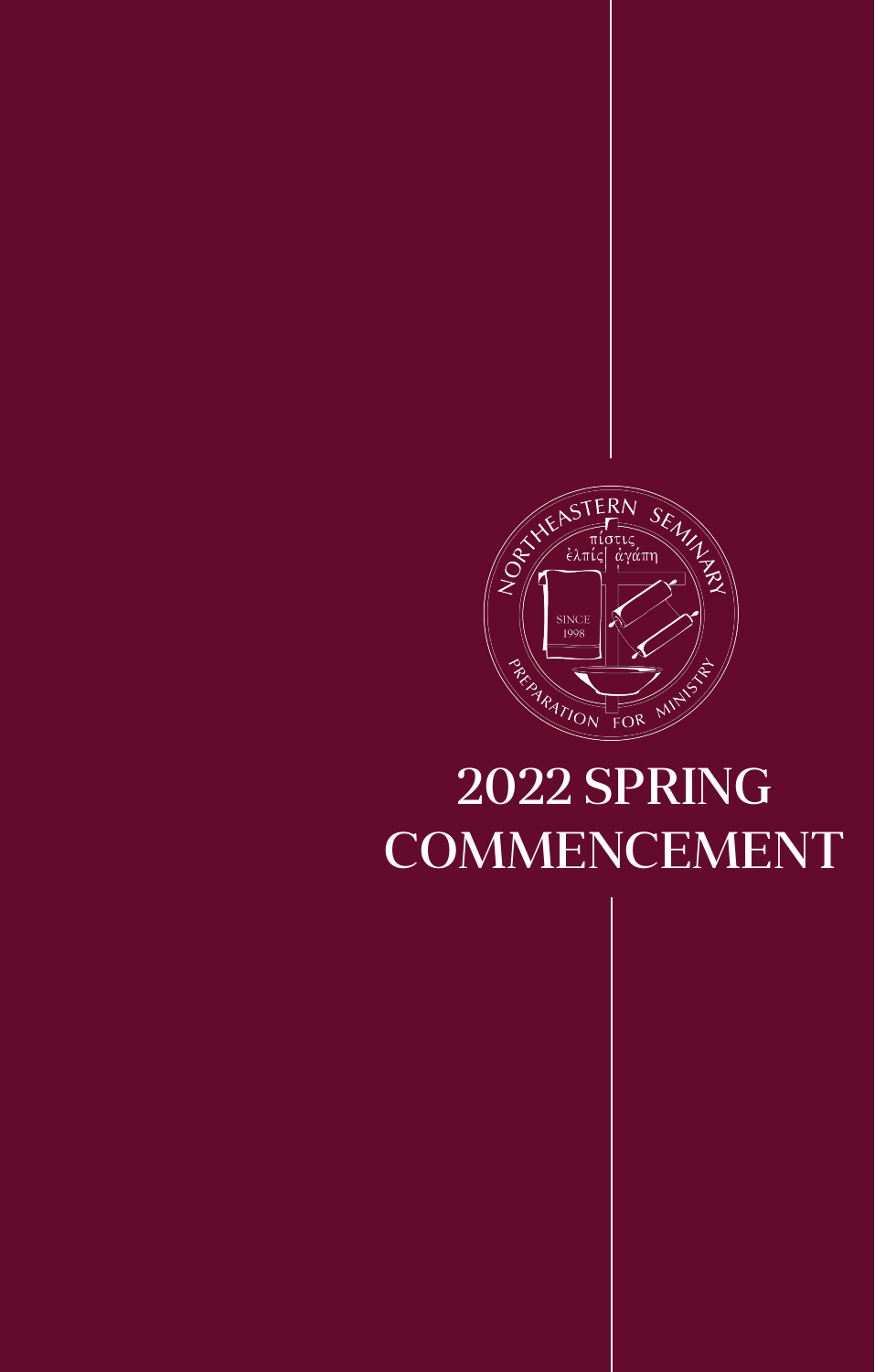### NORTHEASTERN SEMINARY

at Roberts Wesleyan College

Rochester, New York

## COMMENCEMENT

**Saturday, May Twenty-First Two Thousand Twenty-Two**

#### WELCOME

TODAY'S GRADUATES join over 600 Northeastern Seminary alumni ministering around the nation and world. Representing over 30 different Christian faith traditions they share in the mission of God through innovative approaches to ministry, engagement of their cultural context, perseverance in the face of challenges, excellence in biblical preaching and worship, and transformation of self and others through spiritual formation. Since opening its doors in 1998, the Seminary has continued to grow in prominence as an independent, multidenominational seminary and as a significant resource for the Church community in upstate New York.

#### **MISSION**

Rooted in biblical and historic Christian faith, Northeastern Seminary prepares Christ-centered men and women for faithful, effective ministry to the Church and the world.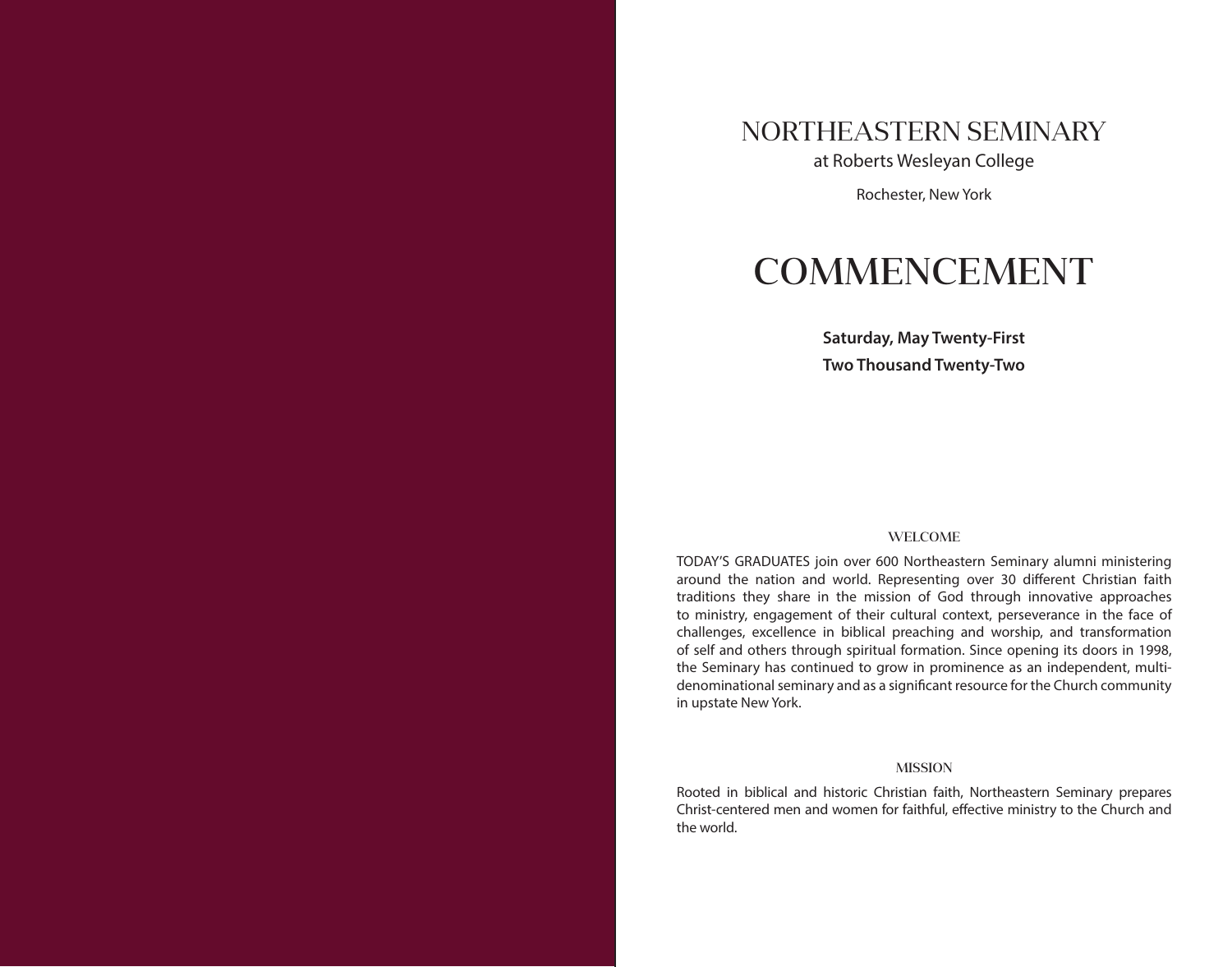### COMMENCEMENT PROGRAM

Saturday, May 21, 2022, 1:30 p.m.

#### Deana L. Porterfield, President Presiding

#### Douglas R. Cullum, Vice President and Dean **Assisting**

| Prelude Music                    |                                                                                             |                          |
|----------------------------------|---------------------------------------------------------------------------------------------|--------------------------|
| *Processional                    | Julie Runion, piano<br>Paul Shewan, trumpet                                                 | Commencement Sermo       |
| *Invocation                      | Wayne McCown<br>Representative, Board of Trustees                                           | Presentation of the Gra  |
|                                  |                                                                                             | Charge to the Graduate   |
| Welcome                          | President                                                                                   | Crossing of the Platforn |
| *Hymn                            | Praise to The Lord, The Almighty<br>Words on page 7                                         | Prayer for Graduates     |
| Scripture                        | Matthew 13:52 and 2 Corinthians 4:1-11<br>Dingli Chen, M.Div. '22                           |                          |
| <b>Conferral of Certificates</b> | Vice President and Dean                                                                     | Alumni Greeting          |
| Rochester Bible Institute        | Ronald Mathis Sr., Bishop                                                                   | *Hymn                    |
| <b>Student Reflection</b>        | Janice Denise Lum, M.Div. '22                                                               | *Benediction             |
| <b>Special Music</b>             | Jeffery McGhee, vocal                                                                       | *Recessional             |
| Prayer for Our World             | Dmitriy Brovka, M.A. '22<br>Josef Sykora, Associate Professor<br>of Biblical Interpretation | Please remain            |
|                                  |                                                                                             |                          |

| Introduction of Speaker                                                 |                                                      | Vice President and Dean                                                            |
|-------------------------------------------------------------------------|------------------------------------------------------|------------------------------------------------------------------------------------|
| Commencement Sermon                                                     | Treasure in Clay Jars                                | Rebecca S. Letterman<br>Professor of Spiritual Formation                           |
| Presentation of the Graduating Class                                    |                                                      | Vice President and Dean                                                            |
| Charge to the Graduates and Conferral of Degrees                        |                                                      | President                                                                          |
| Crossing of the Platform                                                |                                                      | Class of 2022                                                                      |
| Prayer for Graduates                                                    |                                                      | Elizabeth L. Gerhardt<br>Professor of Theology and Social<br>Ethics, Dean Designee |
| Alumni Greeting                                                         |                                                      | <b>William Mosier-Peterson</b><br>Director of Seminary Advancement                 |
| *Hymn                                                                   | All Creatures of Our God and King<br>Words on page 7 |                                                                                    |
| *Benediction                                                            |                                                      | Gerald L. Coleman, M.Div. '22<br><b>Campus Pastor</b>                              |
| *Recessional                                                            |                                                      |                                                                                    |
| Please remain at your seats until graduates have exited the auditorium. |                                                      |                                                                                    |
| *Guests Stand                                                           |                                                      |                                                                                    |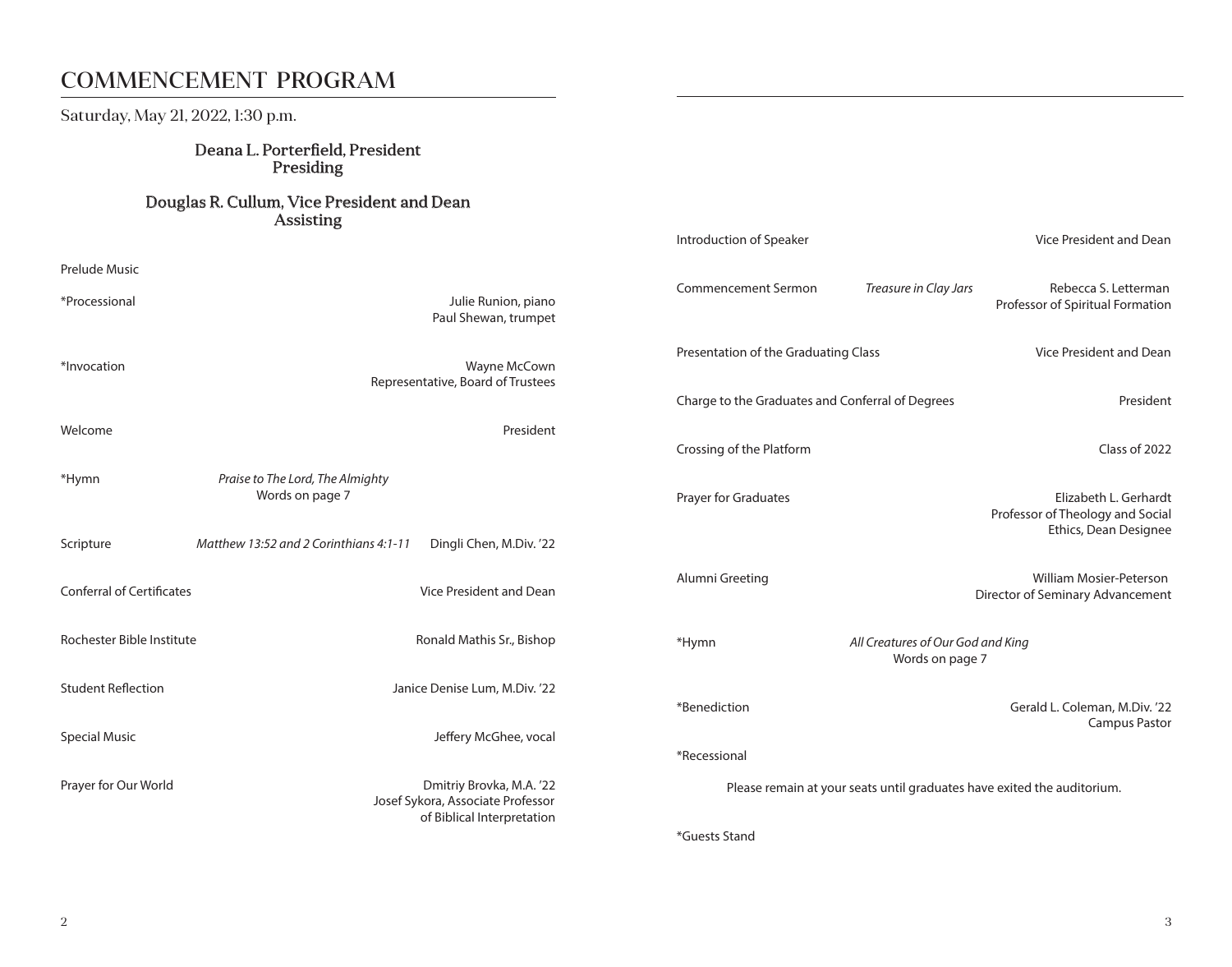### GRADUATES

#### Partner Certificate

| Marcelle Y. Davis  |
|--------------------|
| Regina Doyle       |
| Diane Parker       |
| Carilyn Ann Thomas |

Certificate in Christian Ministry **Rochester Bible Institute** Certificate in Christian Ministry Rochester Bible Institute Certificate in Christian Ministry Rochester Bible Institute Certificate in Christian Ministry **Rochester Bible Institute** 

#### Northeastern Seminary Graduate Certificate

| *David Allen        | Scripture, Theology, and Ministry |
|---------------------|-----------------------------------|
| *Glenn Austin       | Scripture, Theology, and Ministry |
| *Wesley Becker      | Chaplaincy                        |
| *Crystal Bickford   | Chaplaincy                        |
| Christa Bonnet      | Scripture, Theology, and Ministry |
| *Reginald Davis     | Scripture, Theology, and Ministry |
| Gail Gilmore        | Scripture, Theology, and Ministry |
| Anthony Gilmore III | Scripture, Theology, and Ministry |
| Jessica Isaak       | Scripture, Theology, and Ministry |
| Melissa MacLean     | <b>Spiritual Direction</b>        |
| *Mavis Mazhura      | Scripture, Theology, and Ministry |
| *Rachel McCarley    | Scripture, Theology, and Ministry |
| *Steven Nichols     | Scripture, Theology, and Ministry |
| *Karen J. Scheske   | Scripture, Theology, and Ministry |

Advanced Certificate Advanced Certificate Advanced Certificate Advanced Certificate Advanced Certificate Advanced Certificate Advanced Certificate Advanced Certificate Advanced Certificate Advanced Certificate Advanced Certificate Advanced Certificate Advanced Certificate Advanced Certificate

#### Master of Arts

| Kellie Christine Barbato | Transformational Leadership        | M.A. |
|--------------------------|------------------------------------|------|
| *Saundra Biltz           | Theology and Social Justice        | M.A. |
| *Matthew Bleiler         | <b>Theological Studies</b>         | M.A. |
| Jennifer Brim            | <b>Theological Studies</b>         | M.A. |
| Dmitriy Brovka           | <b>Transformational Leadership</b> | M.A. |
| Kelly Lorraine Fasoldt   | Transformational Leadership        | M.A. |
| Adam Heath               | Theology and Social Justice        | M.A. |
| Angela H.N. Hoover       | <b>Theological Studies</b>         | M.A. |
| John Iamaio              | <b>Ministry Practice</b>           | M.A. |
| *Christopher Parker      | Transformational Leadership        | M.A. |
| Rachel Patchen           | <b>Theological Studies</b>         | M.A. |
| Aiyesha Pendleton        | <b>Theological Studies</b>         | M.A. |
| David M. Quigley         | <b>Theological Studies</b>         | M.A. |
| Kathleen R. Rose         | <b>Theological Studies</b>         | M.A. |
| Kim Rowlands             | Transformational Leadership        | M.A. |
| Rebecca Taylor           | <b>Transformational Leadership</b> | M.A. |
| *Marc S. Thomas          | <b>Theological Studies</b>         | M.A. |

#### Master of Divinity

| Frances L. Burt           | <b>Theological Professions</b> | M.Div. |
|---------------------------|--------------------------------|--------|
| Dingli Chen               | <b>Theological Professions</b> | M.Div. |
| Gerald L. Coleman         | <b>Theological Professions</b> | M.Div. |
| Joshua Alan Edwards       | <b>Theological Professions</b> | M.Div. |
| Joshua Michael Green      | <b>Theological Professions</b> | M.Div. |
| Janice Denise Lum         | <b>Theological Professions</b> | M.Div. |
| Kathryn MacConnell        | <b>Theological Professions</b> | M.Div. |
| <b>Scott Roland Misar</b> | <b>Theological Professions</b> | M.Div. |
| <b>Christine Mitchell</b> | <b>Theological Professions</b> | M.Div. |
| Antoinette Montgomery     | <b>Theological Professions</b> | M.Div. |
| <b>Richard Roberts</b>    | <b>Theological Professions</b> | M.Div. |
| *Penny M. Sutterby        | <b>Theological Professions</b> | M.Div. |
| William H. Walker         | <b>Theological Professions</b> | M.Div. |
| Ted E. Warner             | <b>Theological Professions</b> | M.Div. |
| Hope Washburn             | <b>Theological Professions</b> | M.Div. |

| .                      |                                |        |                                  |
|------------------------|--------------------------------|--------|----------------------------------|
| Dingli Chen            | <b>Theological Professions</b> | M.Div. |                                  |
| Gerald L. Coleman      | <b>Theological Professions</b> | M.Div. |                                  |
| Joshua Alan Edwards    | Theological Professions        | M.Div. |                                  |
| Joshua Michael Green   | Theological Professions        | M.Div. |                                  |
| Janice Denise Lum      | Theological Professions        | M.Div. |                                  |
| Kathryn MacConnell     | Theological Professions        | M.Div. |                                  |
| Scott Roland Misar     | Theological Professions        | M.Div. | Advanced Biblical Studies        |
| Christine Mitchell     | Theological Professions        | M.Div. |                                  |
| Antoinette Montgomery  | Theological Professions        | M.Div. |                                  |
| <b>Richard Roberts</b> | Theological Professions        | M.Div. | Chaplaincy                       |
| *Penny M. Sutterby     | Theological Professions        | M.Div. |                                  |
| William H. Walker      | <b>Theological Professions</b> | M.Div. |                                  |
| Ted E. Warner          | Theological Professions        | M.Div. | <b>Advanced Biblical Studies</b> |
| Hope Washburn          | <b>Theological Professions</b> | M.Div. |                                  |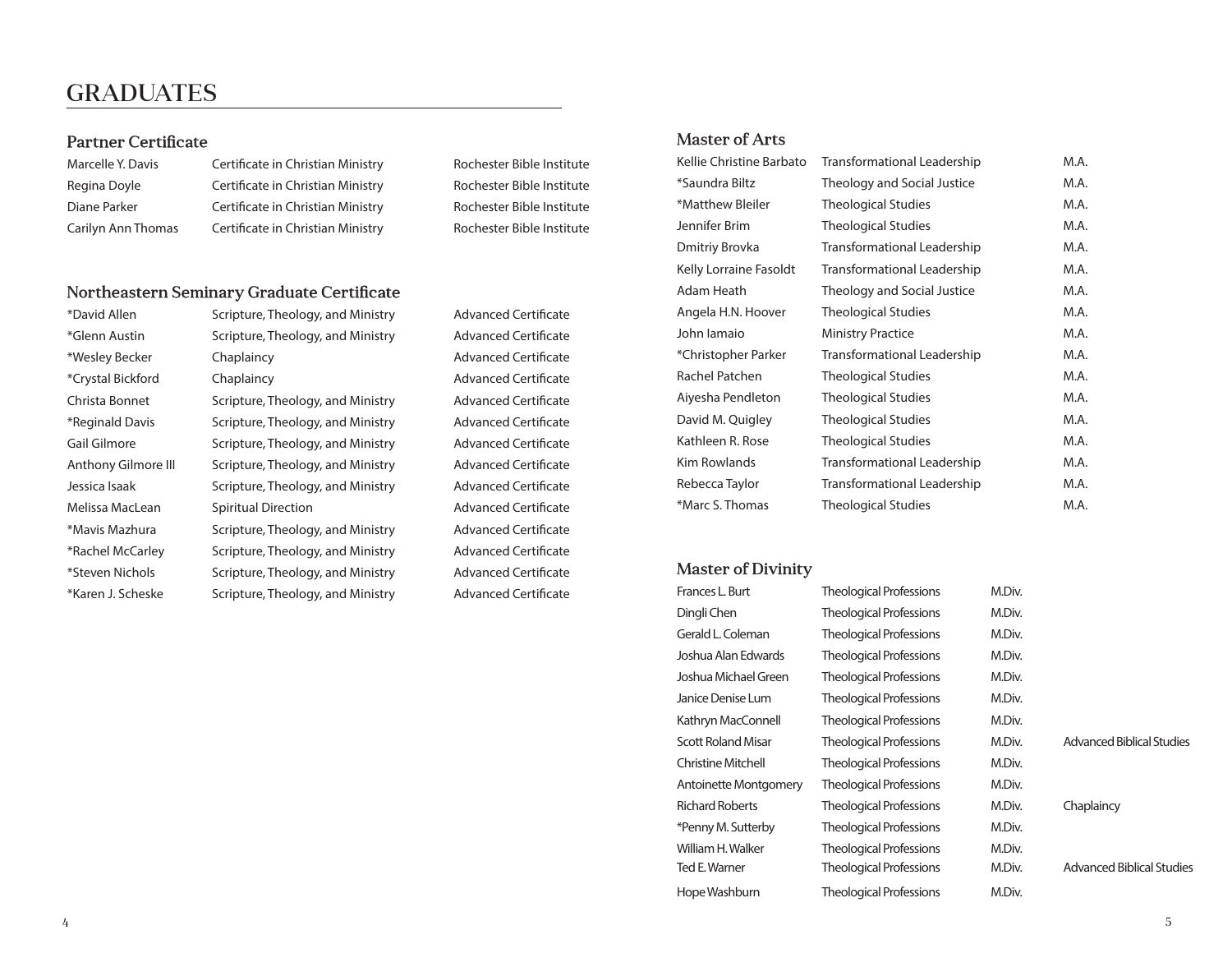#### Advanced Pastoral Studies

| Michelle Law-Gordon                                                                   | <b>Advanced Pastoral Studies</b>                                                                                                                 | Certificate | Praise to the Lord, The Almighty                                                                                                                                                                                  |
|---------------------------------------------------------------------------------------|--------------------------------------------------------------------------------------------------------------------------------------------------|-------------|-------------------------------------------------------------------------------------------------------------------------------------------------------------------------------------------------------------------|
| <b>Doctor of Ministry</b>                                                             |                                                                                                                                                  |             | Praise to the Lord, the Almighty, the King of creation!<br>O my soul, praise Him, for He is thy health and salvation!                                                                                             |
| Alma Marie McKee<br>Doctor of Ministry<br><b>Dissertation: Spiritual Coping Among</b> |                                                                                                                                                  | D.Min.      | All ye who hear, now to His temple draw near;<br>Sing now in glad adoration!                                                                                                                                      |
| David Parker                                                                          | <b>Emergency Department Nurses</b><br>Doctor of Ministry<br>Dissertation: A Gospel that Still Reaches<br>African-American Urban Communities      | D.Min.      | Praise to the Lord, who o'er all things so wondrously reigneth,<br>Who, as on wings of an eagle, uplifteth, sustaineth.<br>Hast thou not seen how thy desires all have been<br>Granted in what He ordaineth?      |
| Brenda J. Sherman                                                                     | Doctor of Ministry<br>Dissertation: When the Spirit Moves:<br>A Spiritual Model for Congregational<br>Support in the Recovery of Substance Abuse | D.Min.      | Praise to the Lord, who doth prosper thy work and defend thee,<br>Who from the heavens the streams of His mercy doth send thee.<br>Ponder anew what the Almighty can do,<br>Who with His love doth befriend thee. |
| <b>Patrick David Tharp</b>                                                            | Doctor of Ministry<br>Dissertation: Missional Ministry in a<br>Multiethnic Church: A Case Study of Grace<br>Point Alliance Church                | D.Min.      | Praise to the Lord! Oh, let all that is in me adore Him!<br>All that hath life and breath, come now with praises before Him!<br>Let the Amen Sound from His people again;<br>Gladly for aye we adore Him.         |
| *In absentia                                                                          |                                                                                                                                                  |             |                                                                                                                                                                                                                   |

All Creatures of Our God and King

All creatures of our God and King, Lift up your voice and with us sing Alleluia, Alleluia O burning sun with golden beam, O silver moon with softer gleam Alleluia, Alleluia Alleluia, Alleluia, Alleluia

O rushing wind and breezes soft, O clouds that sail in Heaven along Alleluia, Alleluia O rising moon in praise rejoice, O lights of evening find a voice Alleluia, Alleluia Alleluia, Alleluia, Alleluia

Let all things their Creator bless, And worship God in humbleness Alleluia, Alleluia Praise, praise the Father, praise the Son, And praise the Spirit, three in one Alleluia, Alleluia Alleluia, Alleluia, Alleluia

#### The Pulpit

The antique pulpit is a donation from the Albion Free Methodist Church, the first in the Free Methodist denomination. Dedicated as part of the church building on May 18, 1860, the pulpit has been in use since the earliest days of our founder, the Rev. B.T. Roberts, and his colleagues in Free Methodist ministry. The pulpit has been used for the Inauguration of President Deana L. Porterfield and for each Commencement as a symbol of our rich heritage and commitment to the ideals of B.T. Roberts.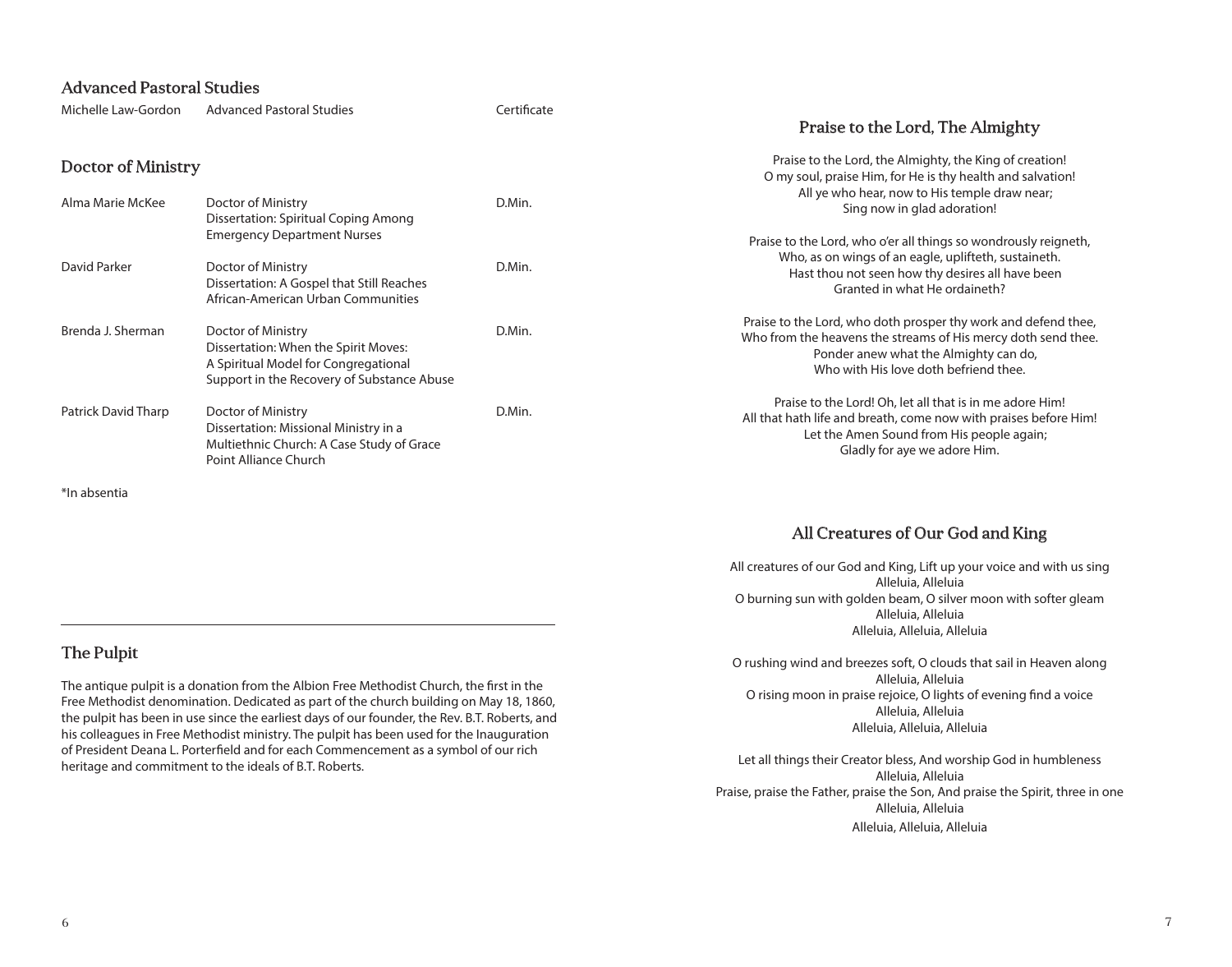### LEADERSHIP

#### Board of Trustees

Dwight M. (Kip) Palmer, Chair Terry R. Taber, Vice Chair Deborah K. Schmidt, RWC '79, Vice Chair Timothy R. Harner, Secretary Guy R. Adams Linda J. Adams Janet L. Balajthy Evelyn (Lyn) M. Barnett Pamela J.H. (Pam) Braman Emerson U. Fullwood Chad W. Goodchild Ramona Graham Holly M. Hillberg

Paul A. Lysander, RWC '85 Kevin W. Mannoia, RWC '77 Wayne G. McCown Duncan W. O'Dwyer David B. Rinker Mauricio F. Riveros Barbara J. Rose, RWC '67 Wesley R. Skinner, Jr., RWC '70 Caryl L. Wenzke, NES '04 Deborah J. (Debby) White

David C. Hoselton, Trustee Emeritus Lorne W. Jackson, Trustee Emeritus

#### Northeastern Seminary Cabinet

Deana L. Porterfield, President Douglas R. Cullum, Vice President and Dean JP Anderson, Associate Vice President for Seminary Enrollment Kristen Brown, Vice President for Student and Organizational Development Benjamin Espinoza, Executive Director of Seminary Administration Elizabeth L. Gerhardt, Professor of Theology and Social Ethics, Dean Designee Alexander Jones, Vice President for Institutional Advancement Laurie Leo, Vice President of Finance and Chief Financial Officer

#### Faculty

David Basinger, Professor of Philosophy and Ethics David Carr, Assistant Professor of Biblical Studies Scott Brenon Caton, Professor of History and Culture Douglas R. Cullum, Vice President and Dean, Professor of Historical and Pastoral Theology Elizabeth L. Gerhardt, Professor of Theology and Social Ethics, Dean Designee Fred Johnson, Director of Field Education, Assistant Professor of Christian Ministry Rebecca S. Letterman, Professor of Spiritual Formation J. Richard Middleton, Professor of Biblical Worldview and Exegesis Josef Sykora, Associate Professor of Biblical Interpretation Christopher Zoccali, Director of Doctor of Ministry Program, Assistant Professor of New Testament

#### Faculty Emeriti

Nelson Grimm Barry Hamilton Paul W. Livermore Wayne G. McCown

#### Adjunct Faculty

Leith Anderson John Baker III Kirk Baker Janet Balajthy Derrill Blue Aaron Bouwens Kristen Brown Charles H. Canon III Matt Davis Vincent DiPaola Julie Durbin Benjamin Espinoza Walter S. Fleming Val Fowler Marlena Graves Dana L. Goodnough Suzi Harriff Roger Haskins

Harry J. Heintz Joel R. Hoomans Maurice Hopkins Dan Jones Michael Jordan Brittany Kim Cristina Kerekes Ryan Kozey Jim Krisher Kristina LaCelle-Peterson Mike Lastoria Paul Livermore Wayne G. McCown Bryan McMullen Charles Meeks Angie Merrill Doug Milne Jae Newman

Nancy Rourke Andy Sass Harold Scott Robert Searle Dan Sheffield Amy Smith Torrence Sparkman Elizabeth Sung Douglas Taylor-Weiss Robert Tice William Turner Gregory VanDussen Joyce Wagner J. Michael Walters Norman Wetterau

#### Rochester Bible Institute Faculty

Rosa Day Bettie Flood C. Lawanza Lane Denise Logan Ronald Mathis Mark McClements Ken Odell D. J. Robinson David Sandford Barbara JP Thomas Helen Young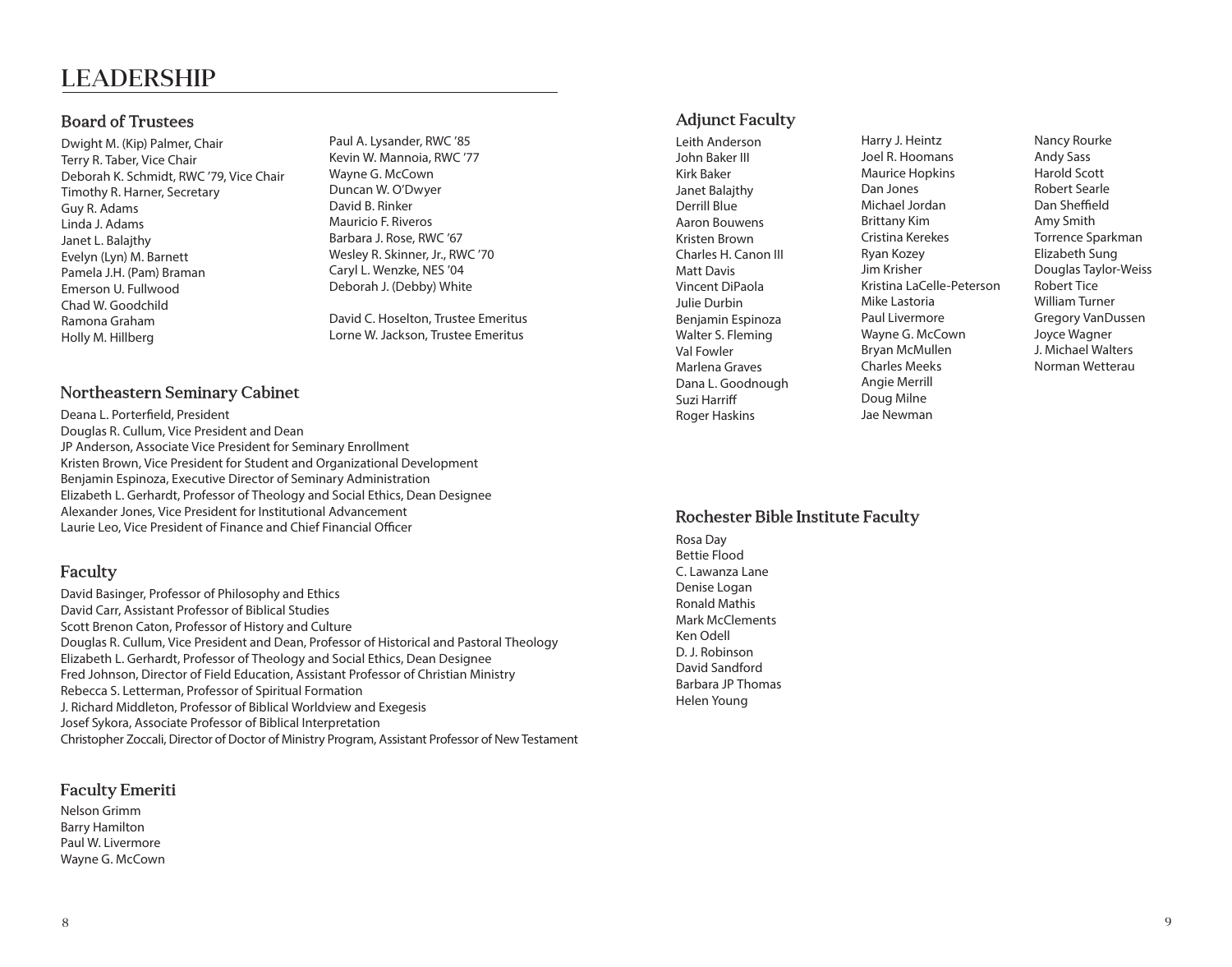### ACADEMIC REGALIA

The caps and hoods worn at college and university functions date back to the Middle Ages. Monks and students of those days wore them to keep warm. Today, their function is ceremonial.

The gowns for the bachelor's degree, earned after undergraduate study, have a long, pleated front and intricate shirring across the shoulders and back. The bachelor's gown is distinguished by its long, pointed sleeves.

Gowns for the master's degree, earned by post-graduate work, are similar to the gowns for the bachelor's degree, but the very long sleeve is square and closed at the end.

Gowns for the doctor's degree are distinguished by velvet bars on the full, round, open sleeves and broad velvet panels down the front and around the neck. This velvet trimming may be either black or the color distinctive of the field of learning to which the degree pertains.

Caps may be of serge, broadcloth, or (for the doctor's outfit only) velvet. The tassel of the doctor's cap is usually of gold bullion.

It is the hood that gives the color and real meaning of the academic costume. A black shell, of varying sizes for the three degrees and of material to match the gown, is silk-lined with the color or colors of the institution conferring the degree. The hood is bordered with velvet of the proper width to indicate the degree. The color of the velvet signifies the field of learning to which the degree pertains. Scarlet represents the field of theology.

### SPEAKER BIOGRAPHY

#### Rebecca S. Letterman, Ph.D.

Dr. Rebecca S. Letterman grew up as the daughter of a Pentecostal minister and sensed a call to full-time ministry as a child. She is now an ordained Elder in the Free Methodist Church (Genesis Conference).

Dr. Letterman began her formal Christian spiritual formation studies in Pittsburgh, Pennsylvania, with Dr. Adrian van Kaam, founder of the field of Formative Spirituality, and his colleague Dr. Susan Muto. After completing an Advanced Certification Program in Formative Spirituality, Dr. Letterman served at the academy as an adjunct teacher in the program and recently coauthored with Dr. Muto a basic introduction to van Kaam's work.

In 2006 her family moved to Rochester, and thus began her relationship with Northeastern Seminary, where she currently teaches Formative Spirituality courses and guides the spiritual formation components of the curriculum. She is a founding member and volunteer clergyperson at Community of the Savior, Mt. Hope, where she regularly preaches, celebrates Eucharist, plans and leads liturgies, cantors, and serves in healing prayer ministry.

Dr. Letterman's vocation focuses on bridging formative faith traditions – whether across time or across cultures – in order to foster respect for diversity, while at the same time nurturing unity among Judeo-Christian faith communities that are seeking to live in vital relationship with God, one another, and the wider world.